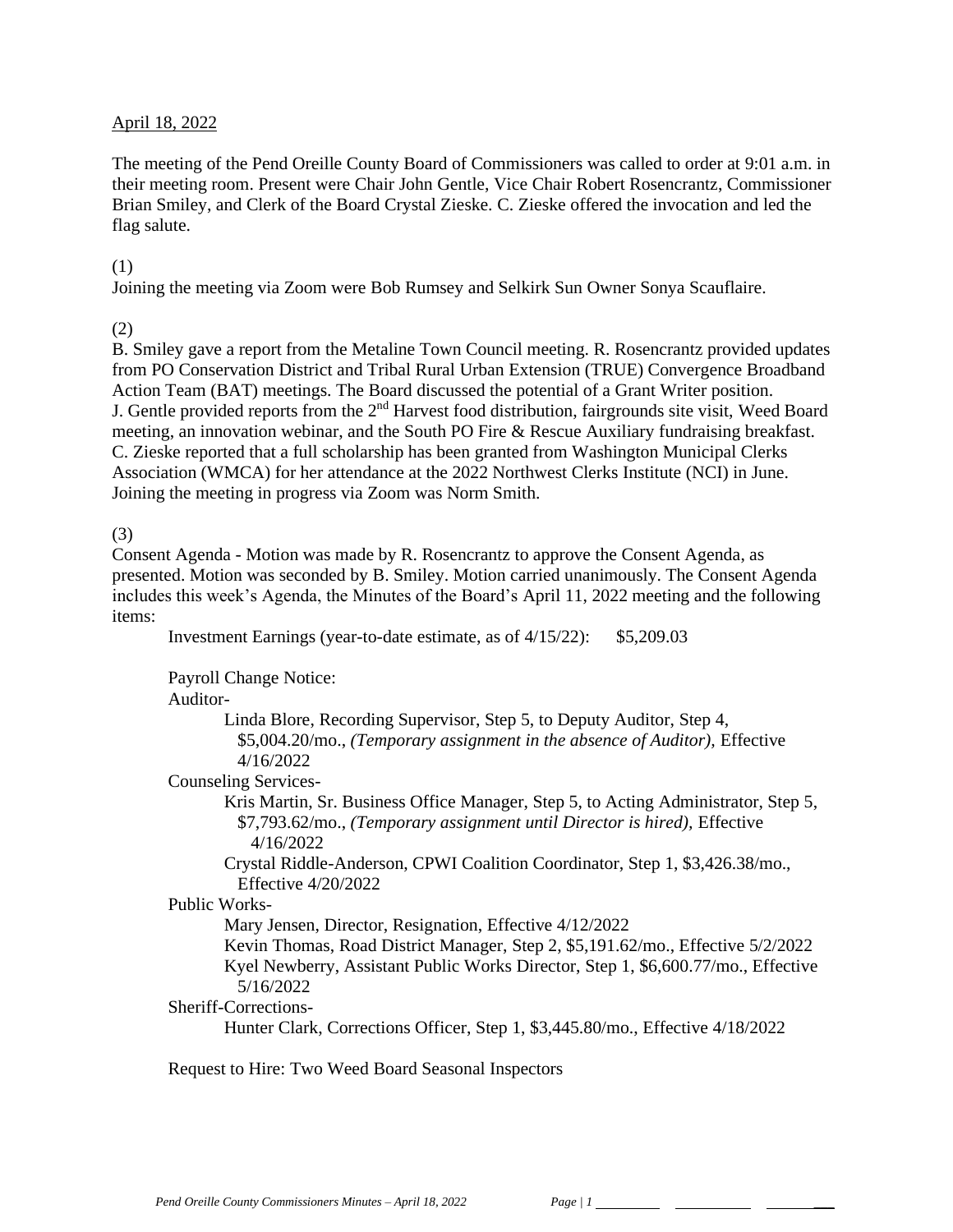Resolution Regarding Approval Of The 2022 Gravel Road Stabilization Schedule 2 Calcium Chloride Project-Oxford, Inc. *RESOLUTION NO. 2022-48, COMMISSIONERS' RECORDING* 

Resolution Regarding Approval Of An Amended Interlocal Agreement Between Pend Oreille County And Lincoln County For OnBase Administrator Services *RESOLUTION NO. 2022-49, COMMISSIONERS' RECORDING* 

Washington State Department of Commerce Grant Agreement with Family Crisis Network through Office of Crime Victims Advocacy Community Services and Housing Division-STOP Grant *GRANT NO. 2022-04, COMMISSIONERS' RECORDING* 

Approval of Job Descriptions: Counseling Services Recovery Navigator Program Outreach Navigator; Recovery Navigator Program Case Manager, BA; Recovery Navigator Program Case Manager; Recovery Navigator Program Manager, and Recovery Navigator Program Supervisor

Approval/signature of Department of Health Administrator Change Notification Form

(4)

B. Smiley reported on the condition of Sweet Creek Rest Area restrooms.

(5)

Motion was made by B. Smiley to approve the request to promote Appraiser Trainee Josh Tiede, from Appraiser Trainee, Step 3 to Appraiser I, Step 3, as he has met all requirements and has acquired his Department of Revenue Appraiser Accreditation certificate. Motion was seconded by R. Rosencrantz. Motion carried unanimously. Present via Zoom were B. Rumsey and S. Scauflaire. Joining the meeting in progress via Zoom was Solid Waste Coordinator Amanda Griesemer.

(6)

The Board asked A. Griesemer about free metal/scrap dumping possibilities.

(7)

Assistant County Engineer George Luft was present for an update. Also in attendance were Office Manager/Risk Manager Linda Darcy, Fleet Manager Brian Egland, Forester Ryder Bricker, and present via Zoom were A. Griesemer, B. Rumsey, and S. Scauflaire.

B. Egland gave a report on District 1 shop water well and mentioned that Chelan County employees are here for paint-striping training for three days. A continued discussion was held on the Parks Board Director position, and the job description will be revised. R. Bricker reported on the POC Park vault toilet's expected removal.

Motion was made by B. Smiley to approve the Pend Oreille County Park Volunteer Agreement, including the scope of volunteer work of the volunteer. Motion was seconded by R. Rosencrantz. Motion carried unanimously.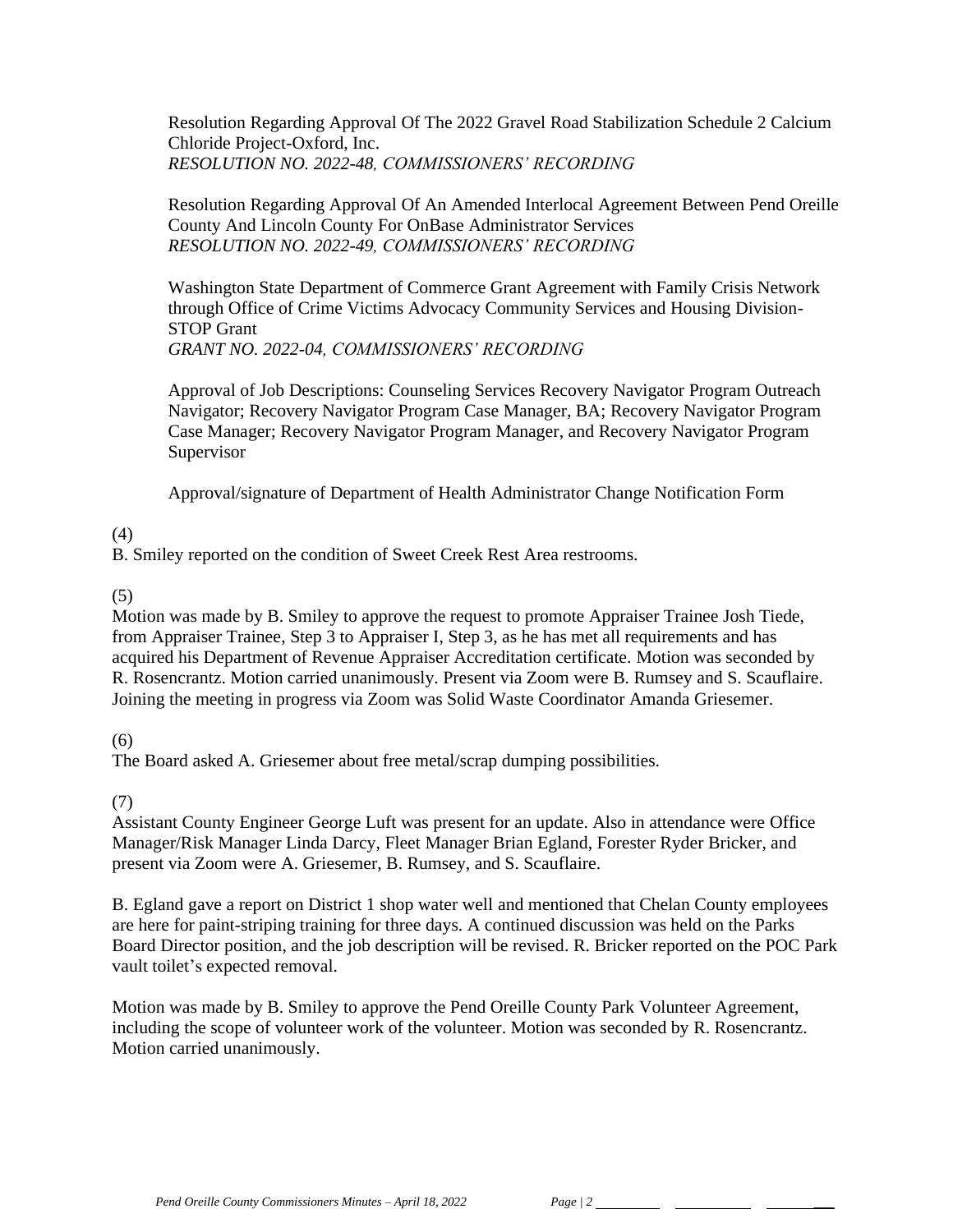Agreement Regarding Individual Volunteer Service with Pend Oreille County-Park Host, T. Rahoun *CONTRACT NO. 2022-08, COMMISSIONERS' RECORDING* 

A. Griesemer reported on a Solid Waste proposal to reduce the costs for fridges and tires and cut down on illegal dumping. She also mentioned the possibility of a Department of Ecology grant for litter removal. G. Luft discussed personnel changes, the need for a signatory engineer, and requirement to inform County Road Administration Board (CRAB). He reviewed Title VI reporting, then provided updates on Ione and Usk Bridge Bundled Rehabilitation, Smackout Pass Bridge replacement, and LeClerc Road overlay project. He notified the Board that North County guardrail project and McKenzie Road are on hold and gave an update on Kings Lake Road. A letter of support to Senator Murray for the Usk Bridge project was discussed and will be acted upon this afternoon. G. Luft is scheduling a foreman's meeting to discuss summer maintenance program cost analysis.

#### (8)

J. Gentle was excused to participate in the Washington State Association of Counties (WSAC) Virtual Assembly, and the Board recessed for lunch at 12:00 p.m.

### (9)

The meeting resumed at 1:15 p.m.

### (10)

J. Gentle provided an update from the WSAC Virtual Assembly.

## (11)

Motion was made by R. Rosencrantz to sign and send a letter dated April 18th to United States Senator Patty Murray regarding Pend Oreille County Usk Bridge-Member Directed Spending Request. Motion was seconded by B. Smiley. Motion carried unanimously.

#### (12)

Motion was made by B. Smiley to set the bid opening date for May 31, 2022 at 2:30 pm for the 227 S. Garden Avenue HVAC-2022 Project. Motion was seconded by R. Rosencrantz. Motion carried unanimously.

## (13)

Facilities Maintenance Supervisor Ben Eggleston was present for a Buildings & Grounds report. Also present was Sheriff Glenn Blakeslee. B. Eggleston reported on office and storage space in the County, detailing each building's current uses. Joining the meeting in progress were Steve Haroldson Minnich and Human Resources Manager Terra Sirevog.

#### (14)

T. Sirevog was present for an update. Also present was S. Minnich and via Zoom was Commissioner Programs/HR Assistant Christine Rahoun. T. Sirevog requested attending labor relations training and the Board was in full support.

Motion was made by R. Rosencrantz to approve the Employment Agreement for Counseling Services Acting Administrator with Kris Martin, effective April 16, 2022. Motion was seconded by B. Smiley. Motion carried unanimously.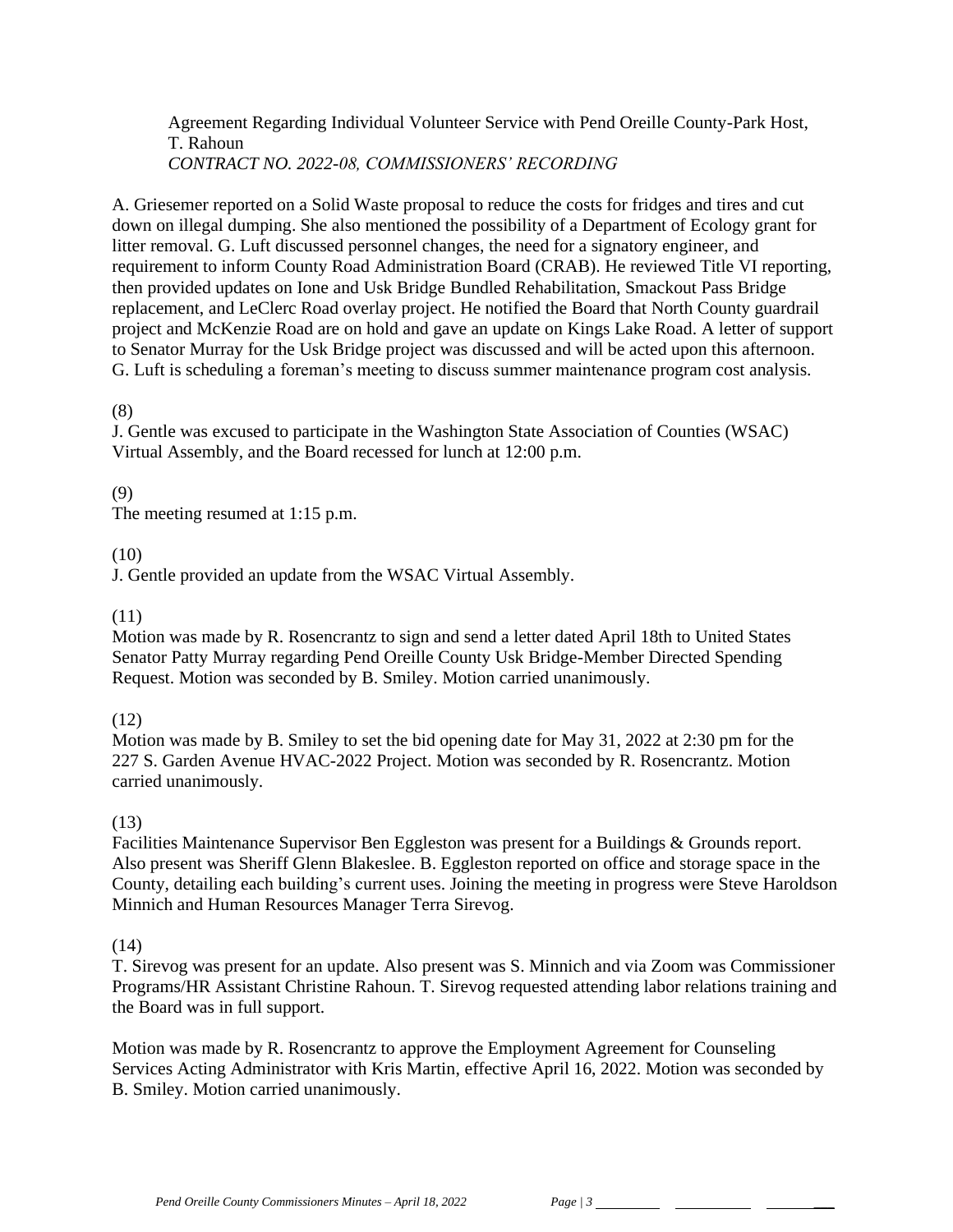Employment Agreement Acting Administrator Pend Oreille County Counseling Services-Kris Martin *AGREEMENT NO. 2022-23, COMMISSIONERS' RECORDING*

S. Minnich left the meeting. Motion was made by B. Smiley to accept the voluntary resignation of Public Works Director Mary Jensen, effective April 12, 2022, and approve the Payroll Change Notice. Motion was seconded by R. Rosencrantz. Motion carried unanimously.

Payroll Change Notice: Public Works-Mary Jensen, Public Works Director, Resignation, Effective 4/12/2022

Motion was made by R. Rosencrantz to appoint George Luft as Public Works Acting Director, effective April 16, 2022. Motion was seconded by B. Smiley. Motion carried unanimously.

### (15)

The Board met in executive session regarding potential litigation pursuant to RCW 42.30.110(1)(i) for 30 minutes from 3:01 p.m. to 3:30 p.m. Present via Zoom was Prosecuting Attorney Dolly Hunt and in-person was T. Sirevog.

## (16)

Colville National Forest District Ranger Carin Vadala was present for a Forest Service update. Present via Zoom was S. Scauflaire. Topics included Sullivan Lake Triathlon, Colville National Forest timber sales process, and fire preparation.

#### (17)

Public Comment – Present via Zoom for comment were S. Minnich and S. Scauflaire. S. Minnich provided comment (support for opening of old PNC site).

## (18)

Motion was made by B. Smiley to approve the resolution, Designating George W Luft as the Interim Pend Oreille County Engineer. Motion was seconded by R. Rosencrantz. Motion carried unanimously.

 Designating George W Luft As The Interim Pend Oreille County Engineer *RESOLUTION NO. 2022-50, COMMISSIONERS' RECORDING* 

#### (19)

Auditor Marianne Nichols and Financial Manager Jill Shacklett were present, at the Board's request to discuss coverage while out on medical leave, and prayers were offered on their behalf.

#### (20)

Meeting continued to April 19.

#### April 19, 2022

J. Gentle convened the meeting of the Elected Officials and Department Heads at 9:00 a.m. Present were R. Rosencrantz, B. Smiley, C. Zieske, G. Blakeslee, D. Hunt, Assessor Jim McCroskey,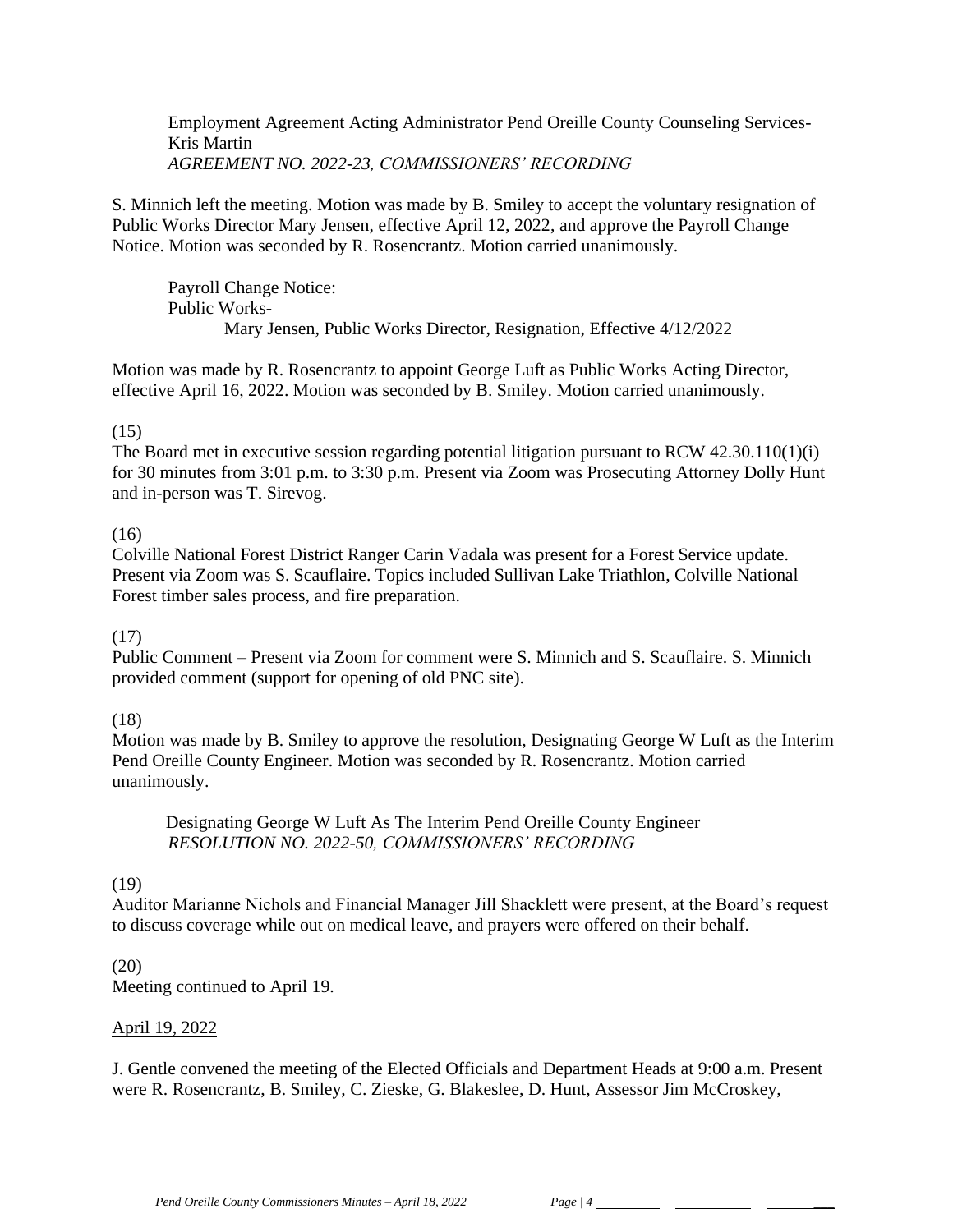Treasurer Nicole Dice, T. Sirevog, G. Luft, Deputy Auditor Linda Blore, ITS Director Shane Flowers, C. Rahoun, and present via Zoom were Economic Development Director Jamie Wyrobek, District Court Judge Robin McCroskey, Counseling Services Business Manager Kris Martin, County Clerk Tammie Ownbey, Weed Control Coordinator Sharon Sorby, 911 Coordinator Steve West, and Bob Eugene. A roundtable discussion was held.

## (21)

T. Sirevog was present, at the Board's request, to discuss the Public Works Director position. Gerald Pelland was present in-person.

## (22)

The Board recessed for lunch at 11:23 a.m.

## (23)

The meeting resumed at 1:00 p.m. at Sweet Creek Rest Area & Falls. Also present were Receptionist/ Administrative Assistant Tiffany Hansen, Parks & Recreation Advisory Board member Pam Thomure, Levi Thomure, Ryan Kiss, and R. Bricker.

## (24)

B. Smiley was excused to attend the Tri-Town meeting in Ione at 2:22 p.m., and S. Scauflaire joined the site visit in progress.

# (25)

Correspondence Received:

- 4.13 D. Reid-2021 4<sup>th</sup> Quarter Caseload Report
- 4.14 D. Reid-2022 1<sup>st</sup> Quarter Caseload Report
- 4.15 K. Symbol-Letter re: Terrace Roads
- 4.16 TRUE Convergence Broadband Action Team-4.14.22 Agenda
- 4.17 EDC-4.20.22 Agenda & 3.16.22 Minutes
- 4.18 POC Park & Recreation Board-4.20.22 Agenda & 3.16.22 Minutes
- 4.19 YES-2022 1<sup>st</sup> Quarter Report

## $(26)$

Correspondence Sent:

P. Murray/U.S. Senate-Letter of Support for Usk Bridge

# (27)

As of this date, the Board approved vouchers for payment as listed and made available by the Auditor's Office. The following vouchers/warrants/electronic payments are approved for payment:

|                                     | <b>Salary and Claim</b> |
|-------------------------------------|-------------------------|
| <b>Current Expense</b>              | \$25,934.80             |
| <b>Counseling Services</b>          | \$1,815.11              |
| Fair                                | \$1,257.05              |
| Park                                | \$2,584.43              |
| Road                                | \$7,048.86              |
| <b>Emergency 911 Communications</b> | \$4,373.53              |
| <b>Growth Management</b>            | \$9,657.37              |
| American Rescue Plan Act            | \$2,000.00              |
|                                     |                         |